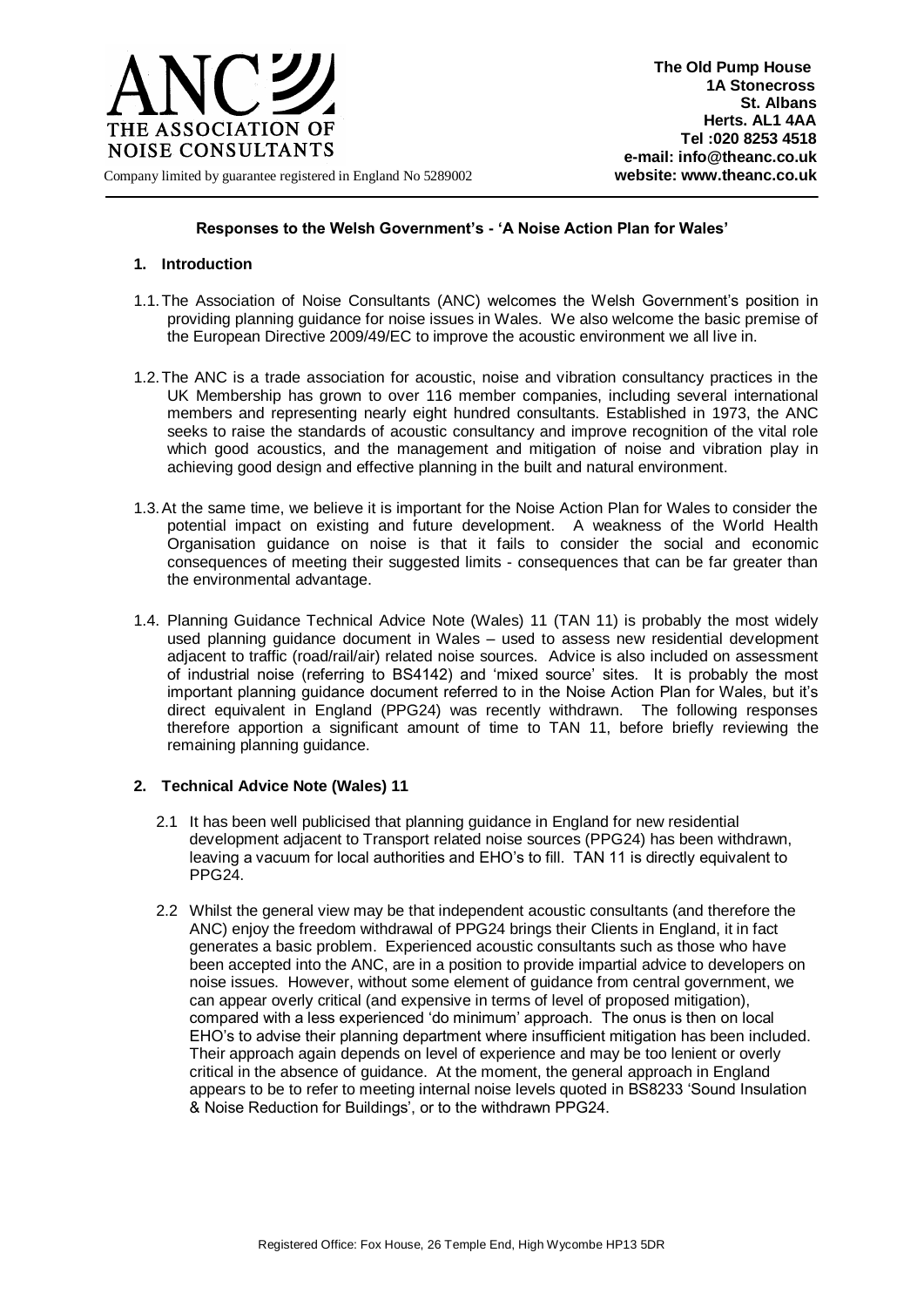- 2.3 We believe the main issue with PPG24 (and therefore TAN 11) is the guidance that 'planning permission should not normally be granted' for NEC C sites. This allows local authorities to use noise as a reason for refusal on some sites, whilst allowing other sites referring to the second part of the NEC C advice – 'Where it is considered that permission should be given, for example because there are no other alternative quieter sites available, conditions should be imposed to ensure a commensurate level of protection against noise'. – generating a perceived injustice amongst developers.
- 2.4 It is well publicised that Central Government wish to free up the planning process and also utilise brown field sites where practical. It is also obvious that not allowing development on NEC C sites in Towns and Cities is not practical and the vast majority of local authorities (including Cardiff, Swansea and Newport) therefore ignore that part of the guidance in their standard planning conditions for noise.
- 2.5 In view of this we believe modifying the guidance for TAN 11 NEC C sites should be considered. This would also remove the current conflict between TAN 11 and trigger levels for grant aide under the Noise Insulation Regulations (NIR), which equate to the boundary between NEC B & C. If existing houses are suitably protected by the provision of acoustic glazing and mechanical ventilation when a new road scheme is imposed on them (as advised by the NIR), why is it that 'planning permission should not normally be granted' for new development next to existing roads generating similar noise levels?
- 2.6 The following revised wording for NEC C is a suggestion 'for discussion' we believe our input can provide a useful viewpoint to Central and Local Government.
- 2.7 NEC C: Planning conditions should be imposed to ensure protection against what is a significant level of traffic noise. At the time of writing this would typically include acoustic double glazing and mechanical acoustic ventilation to meet the 'reasonable' internal noise standards quoted in BS8233, including the Lmax guidance in bedrooms for night time noise intrusion where practical. Where there are significant numbers of quieter sites in the area, planning permission may be refused, however due regard should be given to the general consensus for preservation of Green belt and re-use of Brown Field sites. Developers should note, noise is likely to be an issue for prospective buyers and it is therefore in their interest to provide the appropriate level of mitigation, and also to confirm that significant competition is not available in the local area from quieter sites.
- 2.8 We are aware of one local authority (Caerphilly) where pollution control tends to object to new residential development on TAN 11 NEC B sites and above, on the basis they do not like mechanical ventilation. We do not believe this position is tenable, is likely to result in reduced development of brownfield and accelerated development of Green belt land. It also provides a significant conflict with Noise Insulation Regulations trigger levels.
- 2.9 Historically, local authorities have conditioned mechanical acoustic ventilators meeting requirements of the Noise Insulation Regulations. However these days a continuous mechanical supply and extract with Heat Recovery (MVHR) system – meeting the requirements of the latest Building Regulations approved document F (AD-F) may be considered. Such systems are often installed for non-acoustic reasons in any case and so there is minimal additional cost in such situations.
- 2.10 Noise criteria for mechanical ventilation systems should be included in the condition. AD-F referring to BS8233 quotes 30dB(A) in bedrooms at the whole house ventilation rate, though BSEN15251 quotes default values of 26dB(A) in bedrooms, 32dB(A) in living rooms (taken from Institute of Acoustics proceedings 'Problems in Residential Design For Ventilation & Noise' – J Harvie-Clarke & M J Siddall).
- 2.11 Some may feel allowing residential development on NEC C sites goes against the aim of the European Directive to avoid, prevent or reduce harmful effects including annoyance, due to exposure to environmental noise. However it is relatively straight forward to provide sound insulation measures to control traffic noise intrusion to habitable rooms, and the property boom in the first decade of this millennium showed there is a market for residential apartments in particular, in the centre of towns, where traffic noise often falls under NEC C. Getting people to live closer to their place of work would appear to be in line with the aims of the directive – reducing the number and length of journeys made and therefore associated noise levels generated. Conversely, if development spreads out from towns/cities into the Green belt, this encourages an increase in the number and length of journeys and therefore an associated increase in traffic noise.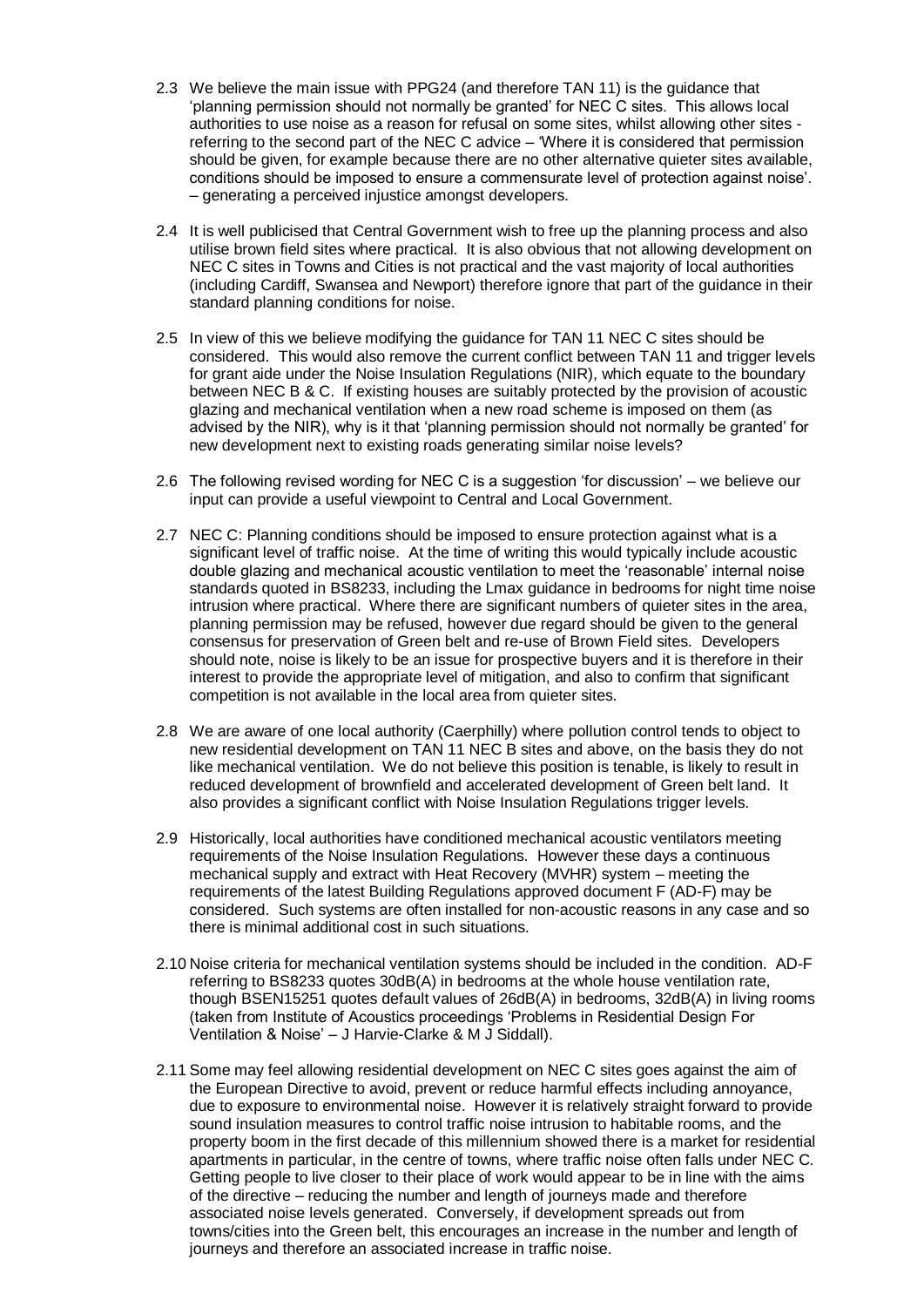- 2.12 Single aspect development is often discussed avoiding putting habitable rooms on the noisier facades. Acoustic barriers can also be included to screen facades and gardens from traffic noise.
- 2.13 There is the potential for excessive use of barriers in trying to achieve 55dB(A) over 100% of garden area. We would suggest the 55dB(A) 'garden limit' should apply to 50% of garden area, allowing front gardens to remain in view from the road (this is the case in Cardiff's current standard traffic condition).
- 2.14 The inclusion of acoustic double glazing and mechanical ventilation to control traffic noise intrusion is a legitimate alternative to single aspect/screening.
- 2.15 NEC D noise levels could be used as a starting point for identifying 'Priority Areas'.
- 2.16 Medium to long term it should be noted, an increase in the use of electric vehicles should have a significant benefit on low speed town centre roads in particular, where motor noise dominates, as against on high speed carriageways where tyre noise is the controlling factor. A positive push by the Welsh Government in promoting the use of electric or hybrid cars is probably the most effective measure that could be taken to reduce current traffic noise levels in urban areas.

## **3. Building Regulations ADE2003**

3.1 Building Regulations Approved Document E (ADE2003) details sound insulation performance for internal party walls and floors between dwellings, as well as reverberation control in communal corridors, hallways and stairwells giving direct access to apartments. The regulations require the developer to either;

Follow a rigorous Robust Standard Detail regime which accepts certain specified constructions as sufficient, including a documented inspection regime to ensure detailing on site is compliant;

or Carry out pre completion sound insulation testing using a 'suitably qualified consultant'.

3.2 'Suitably Qualified' currently means a consultant with either UKAS or ANC registration scheme accreditation, which ensures they have the skill-set to carry out testing competently. We are aware that certain areas of the country have historically not checked the accreditation of testers – in the early days the number of accredited testers was limited. 10 years after the regulations came into force however, there are sufficient accredited testers to cover the country. It is important to ensure local authorities and Building Control Officers insist on this being the case.

#### **4. Building Bulletin 93 'Acoustic Design of Schools'**

- 4.1 We note the Welsh Government is monitoring progress of the proposed new BB93 which is due to be issued for review in early October 2013.
- 4.2 Teaching Performance standards quoted in part 1 of BB93 are updated in 'Acoustic Performance Standards for the Priority Schools Building Programme', a document authored by Institute of Acoustics and Association of Noise Consultants members. The latter document represents an update to BB93 based on extensive experience designing schools under BB93, and a realisation that the way schools are designed today is not the same as 10 years ago when BB93 was published. The latest document includes specific criteria for refurbishments, comprehensive description of what constitutes Special Educational Needs, more extensive list of area use types and guidance on natural ventilation and open plan space acoustics.

# **5. Rail Noise**

5.1 It should be noted that rail squeal will not be affected by electrification unless the track itself is treated. The average Leq/L10/Lden noise indices tend to underestimate the impact of rail squeal, which may be improved by regular maintenance and filling of grease pots on certain critical curves.